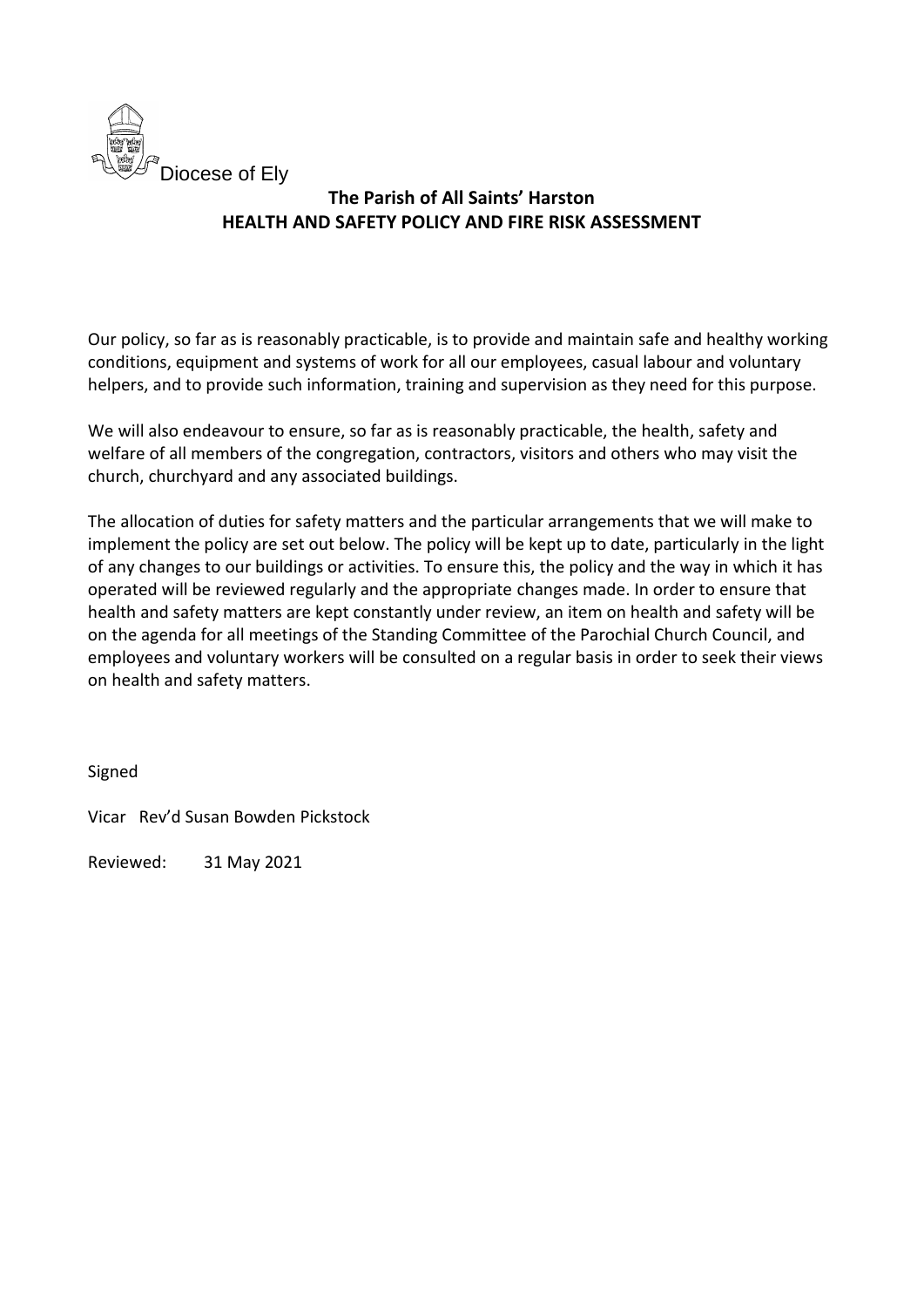

### **All Saints' Church, Harston**

### **Fire Risk Assessment / Health and Safety the details**

### **Accident book/Accident reporting**

An Accident Book is in the drawer of the table, to the left just inside the Main Entrance door. Incidents should be recorded on the form, one page per incident. The Churchwardens will check on a monthly basis to see whether an entry has been made. The page will then be removed and kept with the Inventory/Log Book.

### **First Aid**

A St John's Ambulance First-Aid Kit is available at the back of the Church (on a plastic clip above the fire extinguisher) during services and events, but is kept in the Vestry at other times. The kit, which is based on a low-risk work environment, complies with current legislation and contains:

- **E** HSE 10 person statutory box
- **P** First Aid in an Emergency booklet
- 2 x Pack assorted washproof plasters (10-pack)
- 2 x No.16 eye pad
- 4 x Disposable triangular bandages
- 1 x Pack safety pins (6-pack)
- **1** 6 x HSE medium dressing
- **2 x HSE large dressing**
- **10 x Cleansing wipes**
- **1 x SJS nitrile powder-free gloves**

#### **Emergency services**

In dialling the emergency services, please quote the Church postcode: CB22 7NP

#### **Emergency evacuation**

In the event of an emergency, two exits are available: the Main Entrance (the North door) and the door into the Annexe which opens to the outside on the South side of the Church. Both these exits will be kept unlocked during services and events

#### **Sidespersons**

Sidespersons should be alert for anyone who may be at risk from tripping or falling, e.g. the elderly or infirm who may need a helping hand going up and down the steps when taking Communion.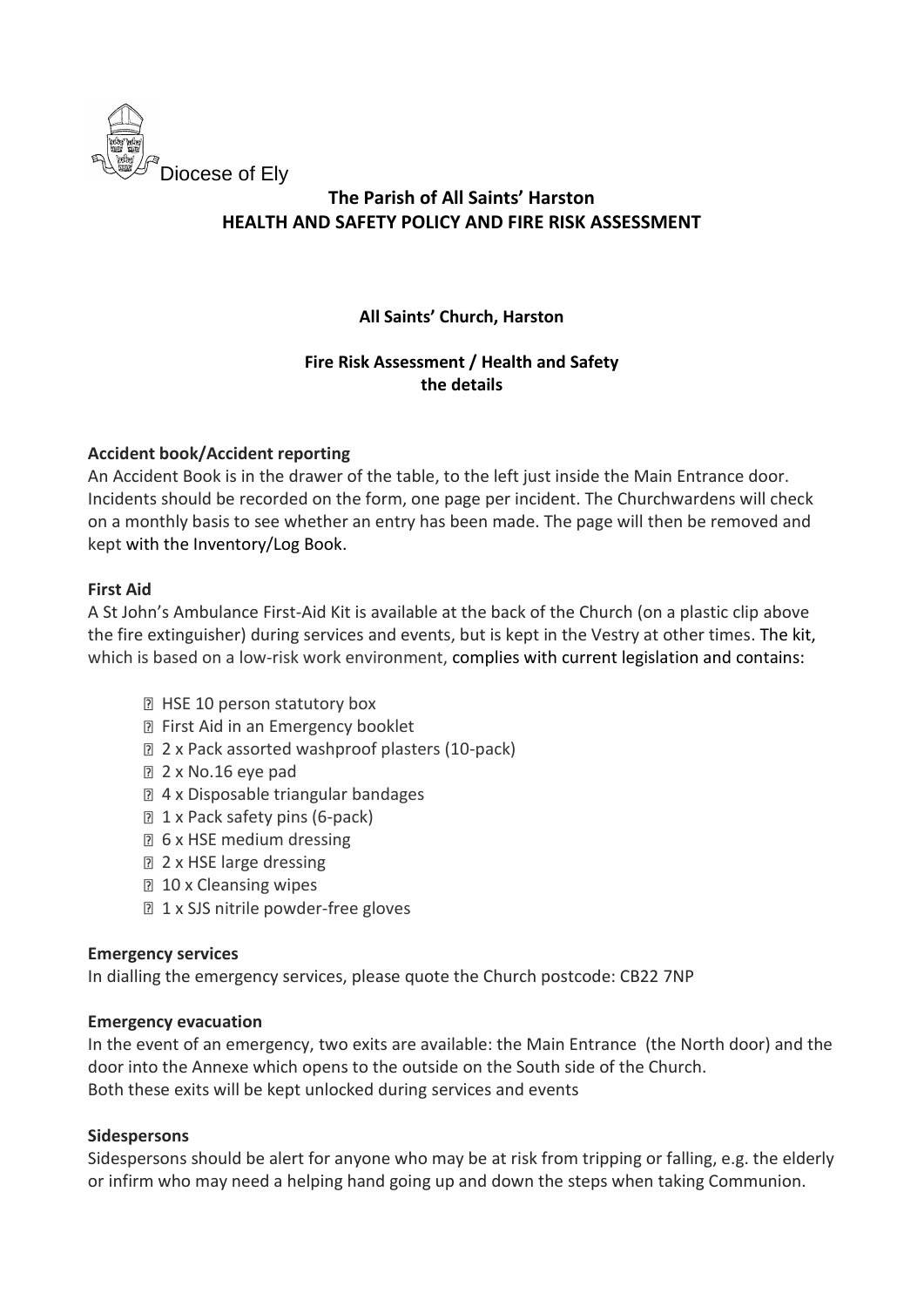

#### **Routine checks**

One of the Churchwardens or, in the absence of one of the Churchwardens, a designated sidesperson or member of the PCC is to carry out a visual check of the premises before a service or event for any possible hazard not already covered by the Risk Assessment, e.g. any movement of furniture that has taken place.

#### **Portable electrical appliances**

Portable electrical appliances are tested annually by a qualified electrician and the date of testing specified on a sticker.

When using the urn, attention must be paid to

- (i) the stable positioning of the urn,
- (ii) the safe positioning of the cable leading to it.

#### **Fixed electrical system**

An inspection is carried out annually by a qualified electrician.

#### **Maintenance work requiring steps/scaffolding**

All work requiring steps or scaffolding, e.g. the replacement of light bulbs or the cleaning of windows, must be carried out with a second person present.

#### **Movement of furniture**

Care must be taken whenever objects or furniture are to be moved. Several people may be needed to move large, bulky or heavy items. To avoid back strain when lifting, the body should be kept upright and the knees bent.

#### **Gas equipment**

The gas heaters are serviced annually by a Gas Safe accredited engineer.

#### **Fire extinguishers**

There are two carbon dioxide fire extinguishers, which are checked annually; one is fixed on the right just inside the Main Entrance door, the other is by the Vestry door. They may be used to extinguish electrical and liquid fires.

#### **Inflammable and hazardous substances**

All such items must be kept securely locked away when not in use.

#### **Candles and matches**

All candles and matches must be locked in the Vestry between services.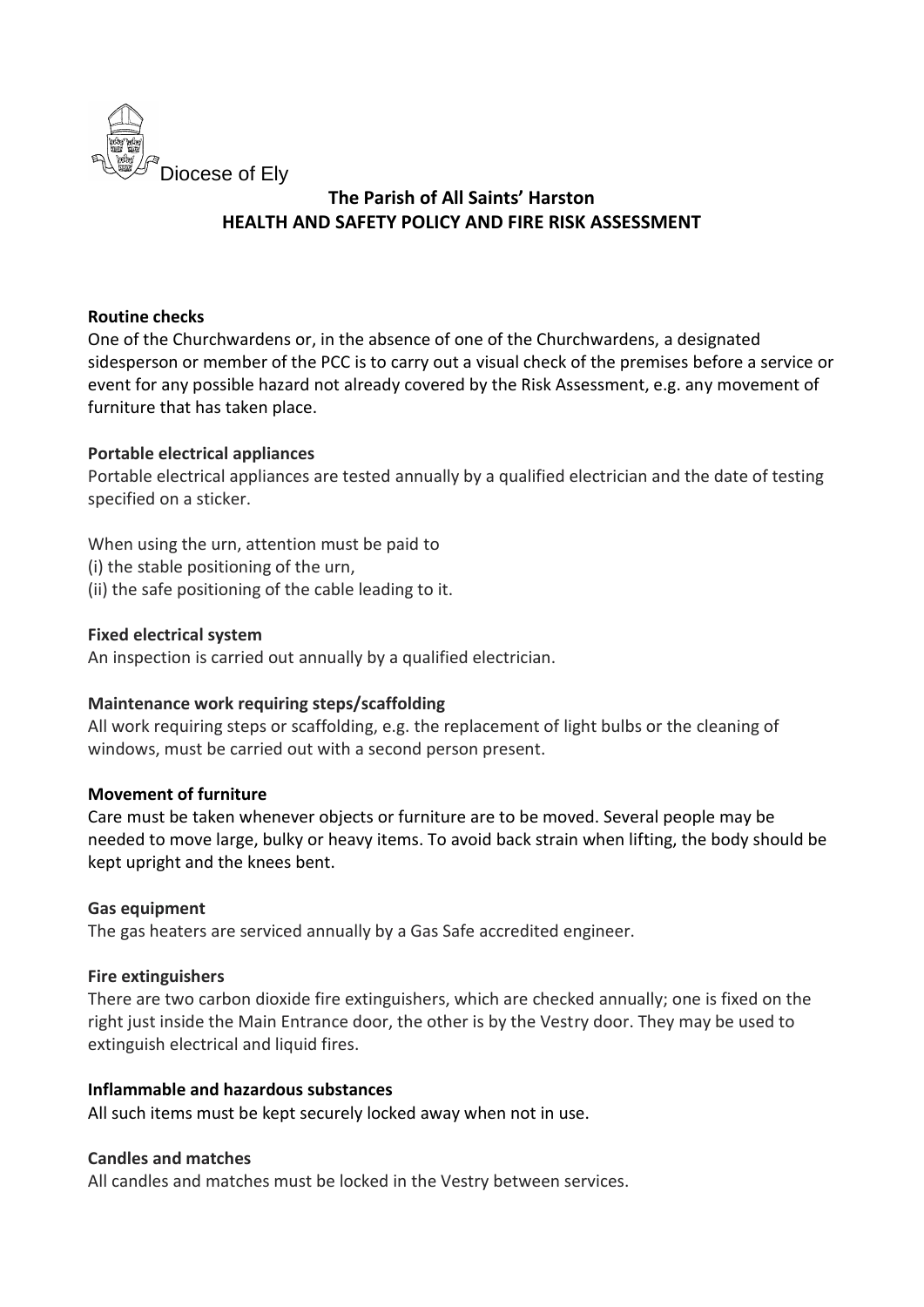

#### **Outside Contractors**

Outside Contractors using the building (including those servicing the organ), whether inside or out, must verify with a member of the PCC, and adhere to their firm's Health and Safety Policy. They must be given a copy of this Church's Health and Safety documentation.

### **Mowing/strimming equipment**

Volunteers using a mower or strimmer should wear suitably sturdy footwear and, in the case of a strimmer, eye protection. Safety instructions are posted inside the shed.

### **Bell ringing**

Only a qualified ringer should maintain the bells and ropes.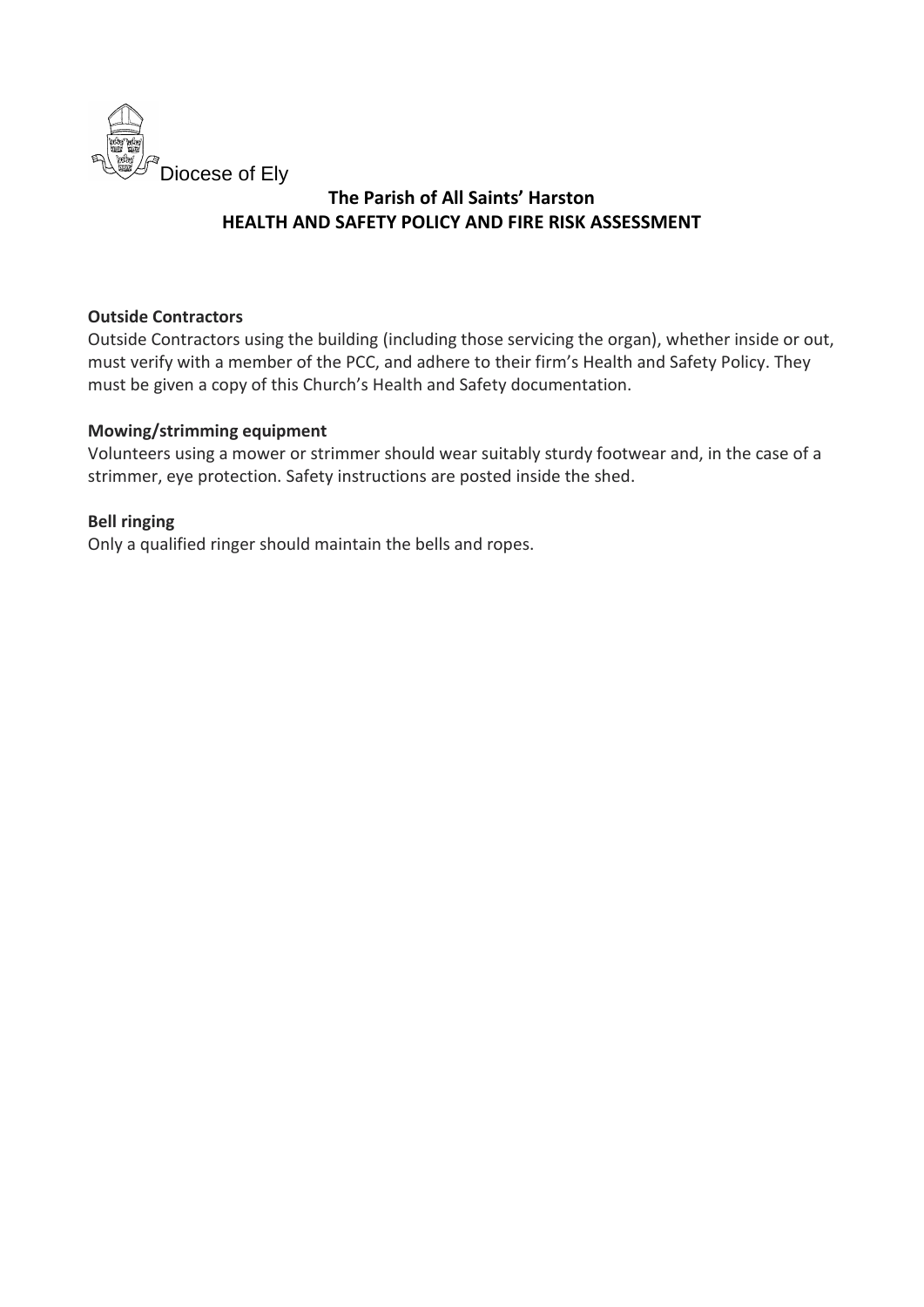

### **health and Safety – risk assessment procedure**

### **Our Risk Assessments are judged on:**

### **A) Likelihood**

- = Low (seldom)
- = Medium (frequently)
- = High (certain or near certain)

### **B) Severity**

- = Low (minor cuts and bruises)
- = Medium (serious injury or incapacitated for 3 days or more)
- = High (fatality or a number of persons seriously injured)

|            |                 | 3              | R              |   |
|------------|-----------------|----------------|----------------|---|
| Likelihood | $\overline{2}$  | $\overline{2}$ | 4              | 6 |
|            |                 |                | $\overline{2}$ | з |
|            |                 |                | $\overline{2}$ | 3 |
|            | <b>Severity</b> |                |                |   |

#### **Risk Rating:**

 $1 - 2$  = low priority. No immediate action required.

3 – 4 = medium priority. Additional measures may be necessary.

6 – 9 = high priority. Action it may be necessary to stop the particular activity or restrict access to the area until action has been taken.

#### **Health and Safety – risk assessment check list/notes**

#### Entrance gate

|       | securely fixed, trip hazard?         |  |
|-------|--------------------------------------|--|
| Path  | potholes, loose stones or obstacles? |  |
| Porch |                                      |  |

| step, disability access ramp? |  |
|-------------------------------|--|
|-------------------------------|--|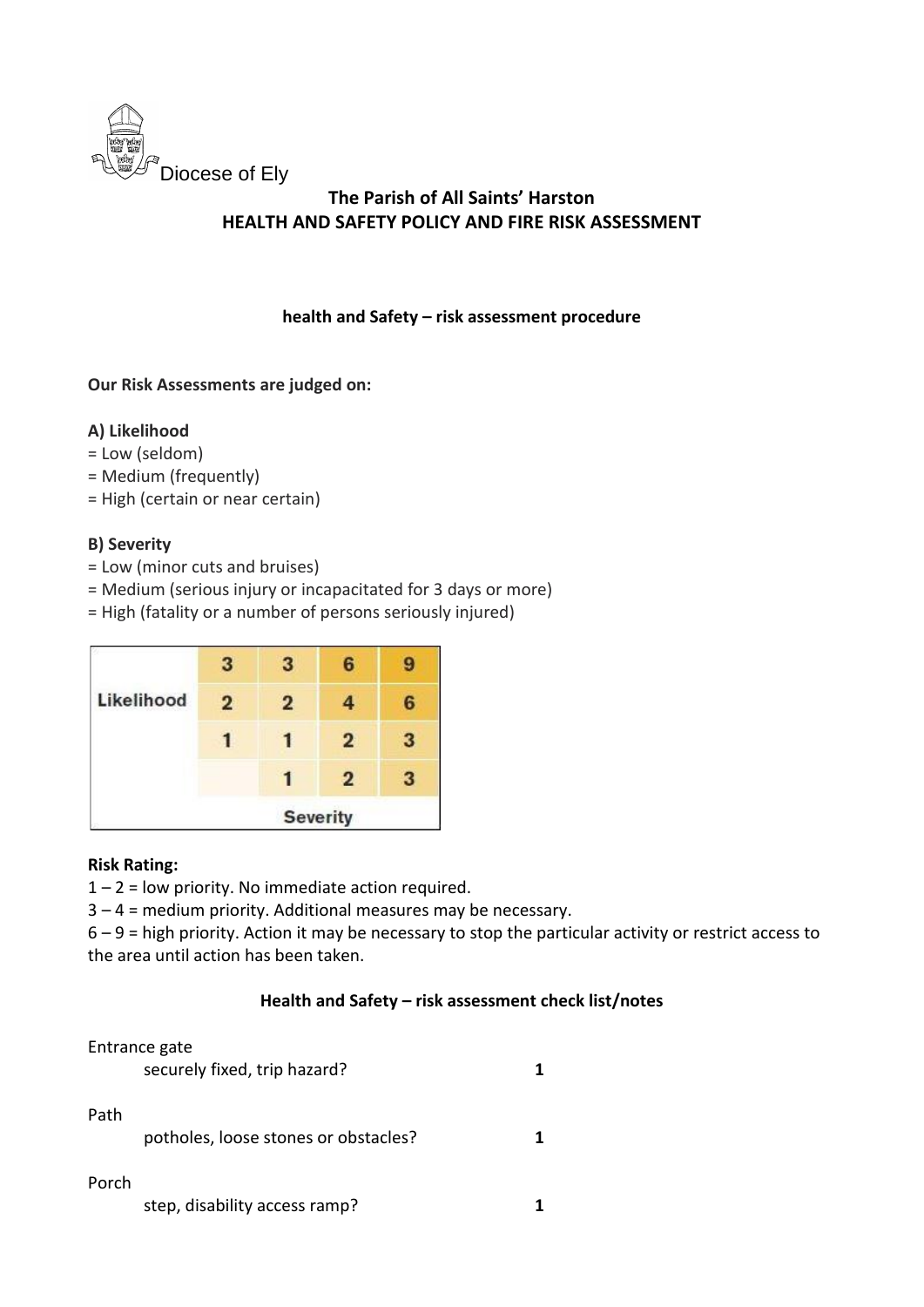

| Wire grill   | secure fixings, snags, notice board secure?                                                            | 1           |
|--------------|--------------------------------------------------------------------------------------------------------|-------------|
|              | Main entrance door<br>step?                                                                            | 1           |
|              | Tables/book stand<br>stable?                                                                           | 1           |
| Loose chairs | trip/obstacle hazard/stacks stable?                                                                    | 1           |
|              | Notice boards<br>stable, snags?                                                                        | 1           |
| Organ area   |                                                                                                        | 1           |
|              | Cleaning cupboard area                                                                                 | 1           |
|              | <b>External door South side</b>                                                                        | 1           |
|              | Norman Jones Annexe<br>toilet paper, liquid soap, paper towels?<br>no obstructions for disabled users? | 1           |
| Tower        | door locked?                                                                                           | 1           |
| Pews         | trip hazard, snags in wood?                                                                            | 1           |
|              | Chairs linked or unlinked                                                                              | $\mathbf 1$ |
| Aisles       | uneven areas?                                                                                          | 1           |
| Pulpit       | steps, rail?                                                                                           | 1           |